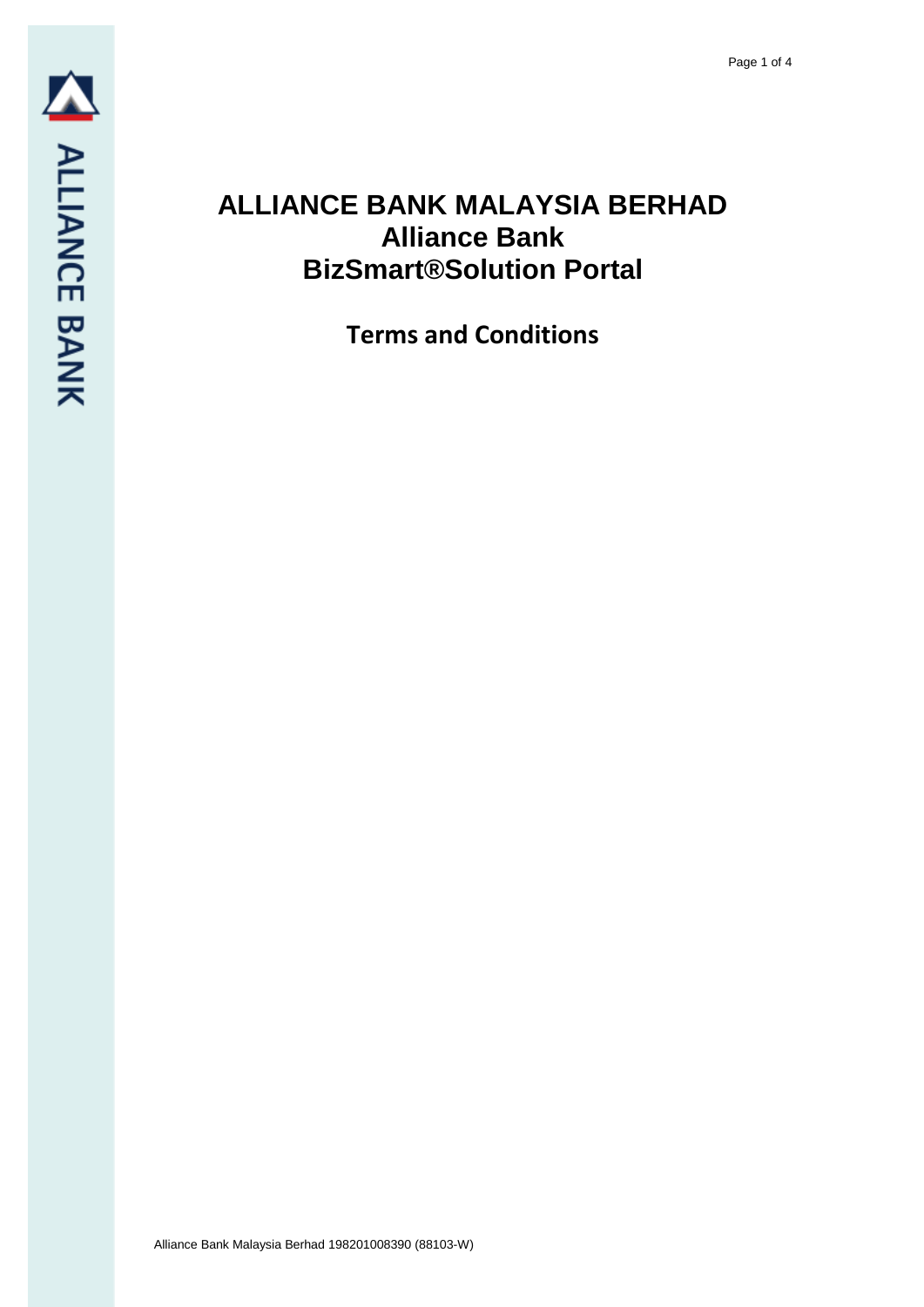Alliance Bank BizSmart®Solution portal ("BizSmart®Solution") is a B2B community platform facilitated by Alliance Bank Malaysia Berhad ("ABMB") to assist SMEs with their business and personal needs. BizSmart®Solution also provides the opportunity for Small Medium Enterprises (SME) businesses to market themselves and have access to a larger customer base.

1. BizSmart®Solution shall commence from 23 March 2020 and will continue until such time ABMB notifies of its discontinuance with prior notice via ABMB official website or through other reasonable means of communication.

By using BizSmart®Solution, you agree to be bound by the terms and conditions contained herein.

## **For SME Business Owners ("Business")**

- 2. It is open to all existing Small Medium Enterprises (SME) business customers that are registered in Malaysia.
- 3. This terms and conditions shall be supplemental to the existing terms and conditions governing the Eligible ABMB Customers' product and banking accounts maintained with ABMB ("the Existing Terms")
- 4. BizSmart®Solution would feature Business-to-Business (B2B) related businesses (defined as business conducted between companies, rather than an individual.) Business-to-Consumer (B2C) related businesses (defined as products and services directly offered by a business to an individual/end user) would be directed to #SupportLokal Online Bazaar and will be bound by the terms and conditions contain therein.
- 5. By participating in this Initiative, Business hereby are agreeable to open a Business Current Account (BCA) with the Bank and give their consent and authorise ABMB to disclose their particulars to any merchant or third party e-commerce platform engaged by ABMB for this purpose.
- 6. Business hereby give their consent and authorise ABMB to use, publish and/or display the names, visual, content and/or other information for current and future advertising and/or promotion pertaining to BizSmart®Solution purposes without any form of compensation, be it monetary or non-monetary.
- 7. Business are responsible to update ABMB when the promotion or product or service has lapsed or no longer valid for the purpose of updating the Business content on BizSmart®Solution; with time to take down the information and/or Business Profile from BizSmart®Solution. Business also undertake to ensure that the content put up on BizSmart®Solution is current and up to date.

## **For Individuals**

8. Individuals can view the list of products, services and exclusive offers that the Business are promoting on BizSmart®Solution website. Individuals who wish to make any order can submit their interest in the respective Business e-form in BizSmart®Solution , or contact the Business directly from the details on the Business site. The Bank will provide Business with an email notification which contains the details of individuals whom are interested in Business Products and Services. Once Business are in contact with the individual, Business shall be fully responsible for all representations and performance of your Products and Services and related areas.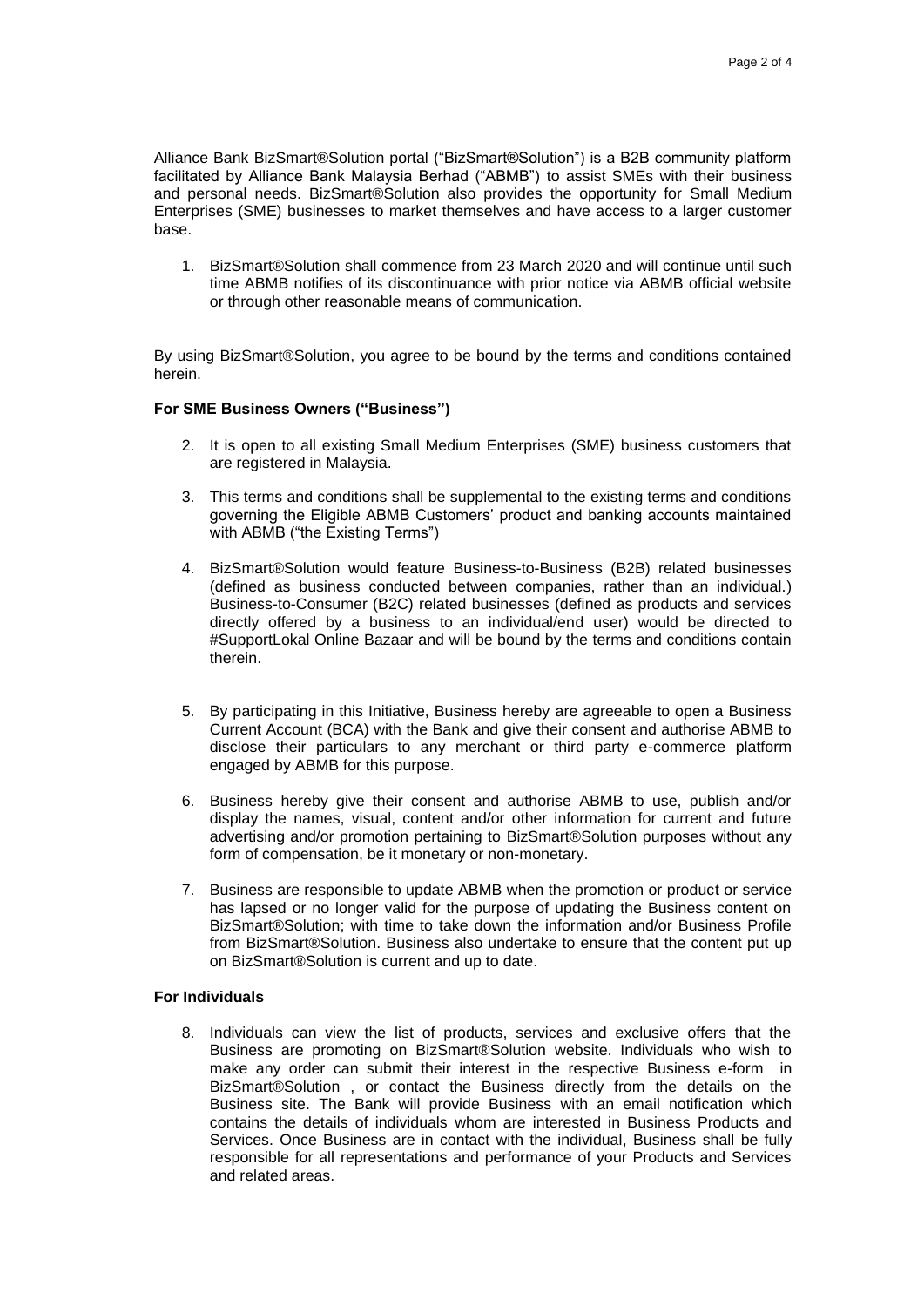- 9. ABMB has no control upon clicking the link that brings the Individual to a third party website. The use of the third party website will be entirely at the Individual's own risk, and subject to the terms and conditions of the third party website, including but not limited to those relating to confidentiality, data privacy and security. ABMB gives no warranty as to the entirely, accuracy or security of the linked third party website or any of its content. ABMB shall not be responsible or liable in connection with the content of or the consequences of you accessing the third party website.
- 10. The promotion displays at BizSmart®Solution will channel the customers to Business Partner's/Vendor's website of which after clicking the link customer will take note that the Bank will NOT be liable to security, information and etc.
- 11. The data collected is linked to Bank's Vendor/Business partners, therefore Customer to provide consent that this data will be processed for this event/session and etc.
- 12. ABMB's role in BizSmart® Solutions portal is solely to provide awareness for Individuals to view Business' promotion and is purely facilitative in nature. ABMB is also not a party to any agreement or transaction between the Business and the users #Supportlokal and BizSmart® Solution portal
- 13. ABMB gives no warranties or representations to the Business' product and services and shall not be liable for any loss or damage suffered by the Individual as a result of subscribing or using Business' product and services. Individuals are to contact the Business directly if there are further enquiries, feedback or complaints.

## **General Terms and Conditions**

- 14. ABMB shall not be held responsible for any misrepresentation in regards to the quality and reliability of Business Products and Services for the customers. The Bank disclaims any and all liability, including any express or implied warranties, whether oral or written for your Products and Services inclusive of your related services. The Bank shall not be responsible nor accept any liabilities whatsoever from any third parties howsoever arising from the delivery of Business Products and Services.
- 15. Both Business and ABMB will initiate and launch joint marketing efforts not limited to webinars, campaigns, tactical promotions, events and others to establish mutual benefits.
- 16. For ABMB to feature Business and its solutions in BizSmart® Solution, it is subjected to Business agreeing to open a business current account (BCA) with the Bank and maintain a minimum or sufficient average monthly balances in the BCA or having any business / banking relationship with the Bank. ABMB also offers comprehensive benefits to both business owners and employees under the Alliance@Work programme to provide a more holistic banking solution to add value to you at no additional cost.
- 17. ABMB reserves the right to add, delete, vary and/or amend the terms and conditions herein from time to time when the number of referrals from ABMB to you via this platform reach a certain volume (to be advised or upon notice by ABMB), as it would require additional administration and system enhancements by ABMB.
- 18. ABMB has instituted and maintained policies and procedures designed to prevent bribery and corruption by ABMB and its directors, officers, or employees; and to the best of the ABMB's knowledge, neither the ABMB nor any director, officer, or employee of the Bank has engaged in any activity or conduct which would violate any anti-bribery or anti-corruption law or regulation applicable to the Bank. ABMB has not, and covenants that it will not, in connection with the conduct of its business activities, promise, authorize, ratify or offer to make, or take any act in furtherance of any payment, contribution, gift, reimbursement or other transfer of anything of value,